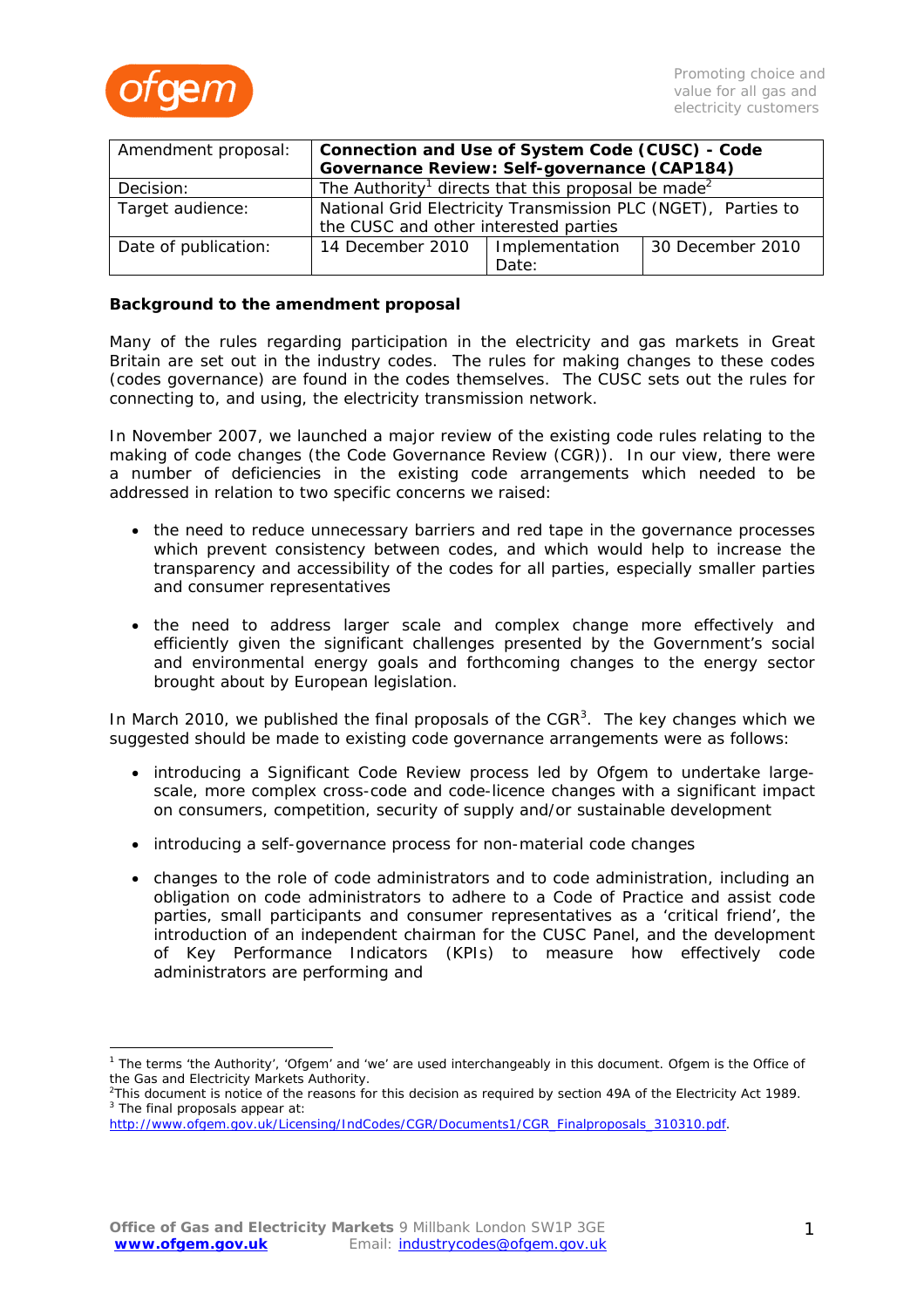• bringing the governance of network charging methodologies within the governance of the relevant industry codes.

We introduced licence changes to give effect to our final proposals. These licence changes were implemented in network licences on 5 July 2010 and will take effect on 31 December 2010. NGET raised CUSC amendment proposals $4$  to bring the CUSC into line with the licence changes applicable to the CUSC.

# **The amendment proposal**

The proposer (NGET) raised CAP184 in July 2010. CAP184 proposes to introduce into the CUSC an alternative route (the 'self-governance' route) for progressing amendment proposals. Under this route the decision on whether to implement certain amendment proposals would be made by the CUSC Panel instead of the Authority. This route would be followed when the Panel decides that a proposal fulfils the self-governance criteria and the Authority does not object or where the Authority directs that a proposal is suitable for the self-governance route. To follow the self-governance route, a proposal, if implemented, must not have a material effect on:

- existing or future electricity consumers
- operation of the National Electricity Transmission System (NETS)
- security or safety of supply or sustainable development or management of market or network emergencies
- competition

• CUSC governance or modification procedures

CAP184 provides that the proposer of an amendment could state whether it considers its proposal should be treated as a self-governance proposal when raising the amendment and provide reasons for this treatment. The Panel would decide whether the selfgovernance criteria are met and produce a statement to this effect.

The Authority will be able to veto this decision if it feels that the self-governance criteria have not been satisfied, or vice versa. For instance, new evidence may also come to light during the development or consultation process which suggests the proposal is, or is not immaterial. If the Authority does not veto the proposal following the self-governance route, the -outcome of the Panel vote (made in consideration of whether the proposal better facilitates the relevant objectives than the prevailing baseline) would now be a decision, rather than simply a recommendation to the Authority.

A self-governance proposal would follow a process of assessment by a working group and/or consultation prior to a Panel decision. Consultation responses would be submitted to the Authority at least 7 calendar days before any Panel decision. Once the Panel made a decision on a self-governance proposal, the decision would be subject to appeal to the Authority up to and including 15 working days from the date of the decision. If no appeal is made within 15 working days from the date of the Panel's decision on a selfgovernance proposal the Panel's decision would stand. CAP184 sets out the routes that an appeal to the Authority could follow:

• the Authority would uphold an appeal and decide on the proposal itself without further Panel input or dismiss the appeal and uphold the Panel's decision, or

<sup>4</sup> CAP183 through to CAP188 can be found on National Grid's website at: http://www.nationalgrid.com/uk/Electricity/Codes/systemcode/amendments/.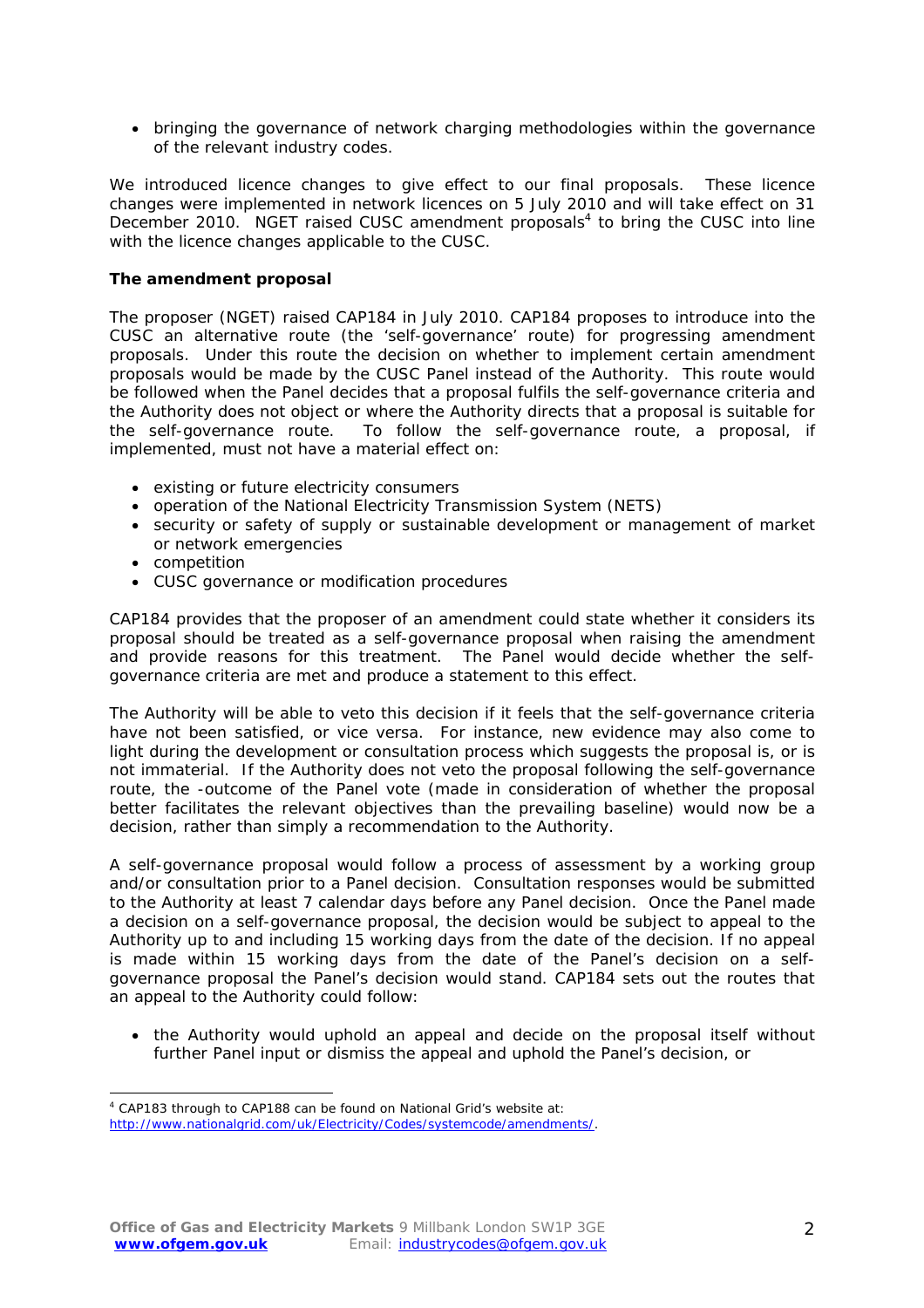• the Authority would uphold an appeal and refer the decision back to the Panel for re-consideration as a self-governance proposal with the Panel making the decision.

If, having upheld the appeal, the Authority's re-makes the decision itself the Panel's decision would become its recommendation. The Authority decision would be subject to appeal to the Competition Commission as if it had been made under the normal modification procedure.

A working group assessed CAP184 and agreed unanimously that it should be implemented. No working group alternative amendments were raised.

In the proposer's view, it is under a mandatory requirement to implement the relevant licence changes in the CUSC to align it with the Transmission licence. By doing so, in the proposer's view, the proposal would better facilitate applicable CUSC objective (a) (efficient discharge by the licensee of its obligations under the Transmission Licence).

# **CUSC Panel5 recommendation**

On 29 October 2010, the CUSC Panel voted unanimously in favour of CAP184. All eight panel members present who voted considered that the proposal would better facilitate applicable objective (a), and all panel members felt that it would be neutral with regard to applicable objective (b). The views of panel members are set out in full in the final Amendment Report (AR).

# **The Authority's decision**

 $\overline{a}$ 

The Authority has considered the issues raised by CAP184 and the final AR dated 9 November 2010. The Authority has considered and taken into account the responses to the working group and NGET's consultations on CAP184 which are attached to the AR $6$ . The Authority has concluded that:

- 1. implementation of the amendment proposal will better facilitate the achievement of the applicable objectives of the CUSC<sup>7</sup>; and
- 2. directing that the amendment be made is consistent with the Authority's principal objective and statutory duties<sup>8</sup>.

### **Reasons for the Authority's decision**

We note the unanimous support for CAP184 from working group members, consultation respondents and all voting Panel members in favour of implementing CAP184.

*Applicable Objective (a) (the efficient discharge by the licensee of the obligations imposed upon it by the act and the Transmission Licence)* 

We agree with the proposer, the Panel and all respondents that CAP184 does better facilitate this objective. NGET is obliged by its licence to ensure that the CUSC

<sup>&</sup>lt;sup>5</sup> The CUSC Panel is established and constituted from time to time pursuant to and in accordance with the section 8 of the CUSC.

<sup>6</sup> CUSC amendment proposals, amendment reports and representations can be viewed on NGET's website at http://www.nationalgrid.com/uk/Electricity/Codes/systemcode/amendments/ 7

 $\frac{1}{7}$  As set out in Standard Condition C10(1) of NGET's Transmission Licence, see:

http://epr.ofgem.gov.uk/document\_fetch.php?documentid=5327

<sup>&</sup>lt;sup>8</sup>The Authority's statutory duties are wider than matters which the Panel must take into consideration and are detailed mainly in the Electricity Act 1989 as amended.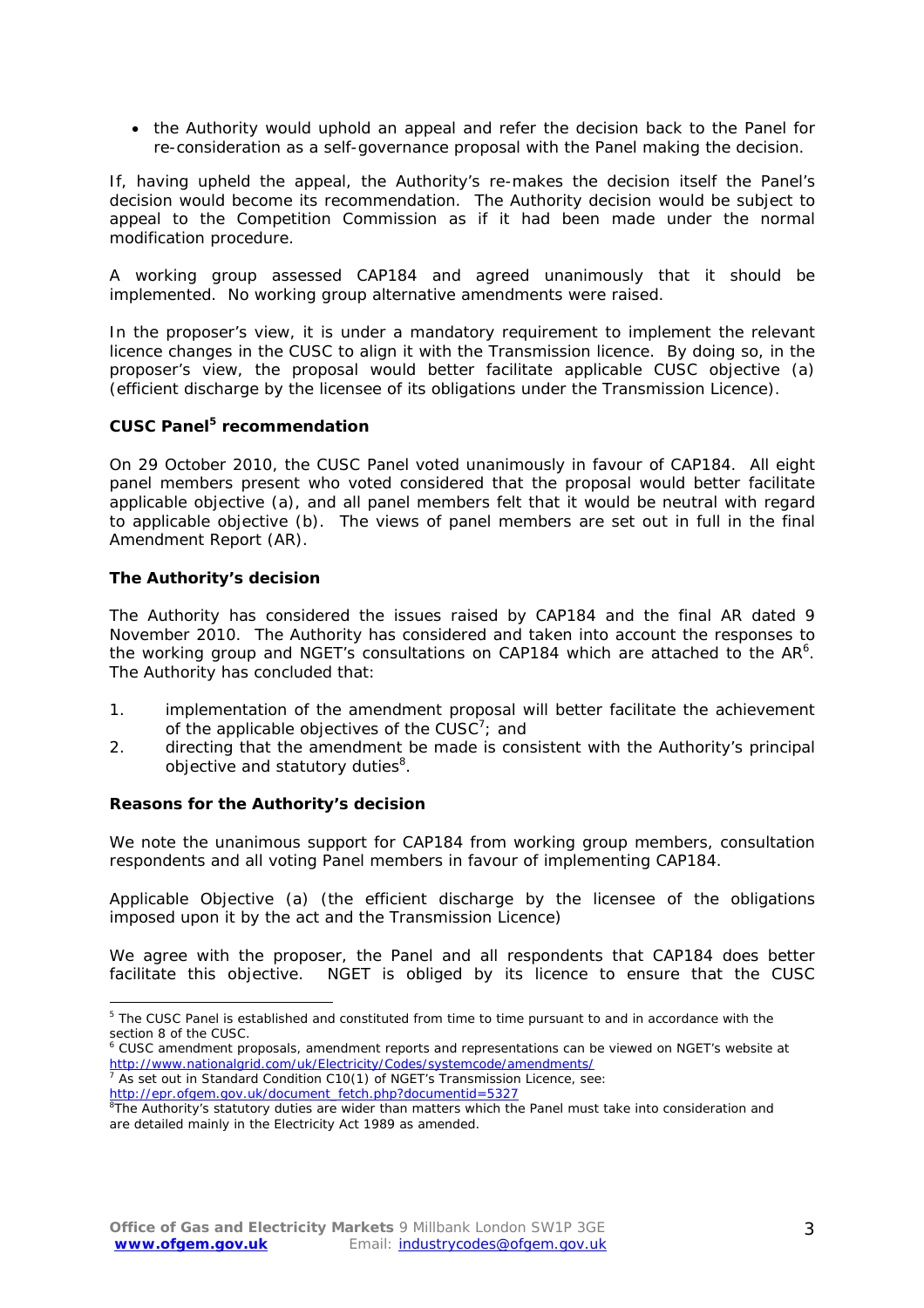amendment processes comply with the relevant licence requirements<sup>9</sup>. We consider that CAP184 would improve consistency between the licence and code requirements.

We note that CAP184 is not unduly prescriptive about the application of the selfgovernance route. For example, the Authority could revise its view on whether a proposal ought to follow the self-governance route at any time before the Panel's decision on that proposal. This would allow for reconsideration if, for instance, new information comes to light during consultation. This flexibility in the process adds to overall efficiency and ensures that all proposals follow the most appropriate process. We also note that amending CUSC working practices, such as including the proposer's view on whether its proposal should follow the self-governance route on the proposal form, are appropriate changes that align with the purpose behind the licence changes.

We note the views of one Panel member concerning use of the 'consent to modify' process set out in the Transmission licence that is felt may duplicate self-governance or is a more appropriate route for dealing with non-material CUSC changes. We agree that there may be instances where the consent to modify route may remain an option, but would expect these to be limited to changes which either reflect a matter of fact, or are of a trivial housekeeping nature. In the past the consent route has been used for matters such as the correction of typographical or numbering errors, which do not warrant a consultation. In our view, there are two reasons why the self-governance route may be a more appropriate option:

- it avoids directly involving the Authority in addressing and deciding on non-material changes where these impacts are obvious
- it provides the Panel with increased ownership of the governance arrangements and empowers it with efficient administration of the process.

Whilst noting that there are outstanding issues in relation to the legal text accompanying CAP184 (see below), we consider that CAP184 improves consistency between the licence requirements and the CUSC amendments process as compared to the baseline and therefore does better facilitate efficient discharge of NGET's licence obligation as compared to the baseline.

The introduction of a self-governance route would also provide wider administrative benefits in terms of the time and cost required to process and implement non-material changes which increase the efficiency of the CUSC governance arrangements. We therefore consider that CAP184 does better facilitate applicable objective (a) as compared to the current baseline.

*Applicable Objective (b) facilitating effective competition in the generation and supply of electricity, and (so far as consistent therewith) facilitating such competition in the sale, distribution and purchase of electricity.* 

We note the unanimous CUSC Panel view that CAP184 is neutral in respect of applicable objective (b). We do consider that changes introduced by the CGR Final Proposals will facilitate the timely implementation of proposals which contribute to effective competition. These benefits have been explored as part of our Impact Assessment for those Final Proposals. Therefore, whilst we do consider this objective to be pertinent, an

<sup>&</sup>lt;sup>9</sup> In particular, Standard Licence Condition C10 14A obliges NGET to use best endeavours to ensure compliance by 31 December 2010.